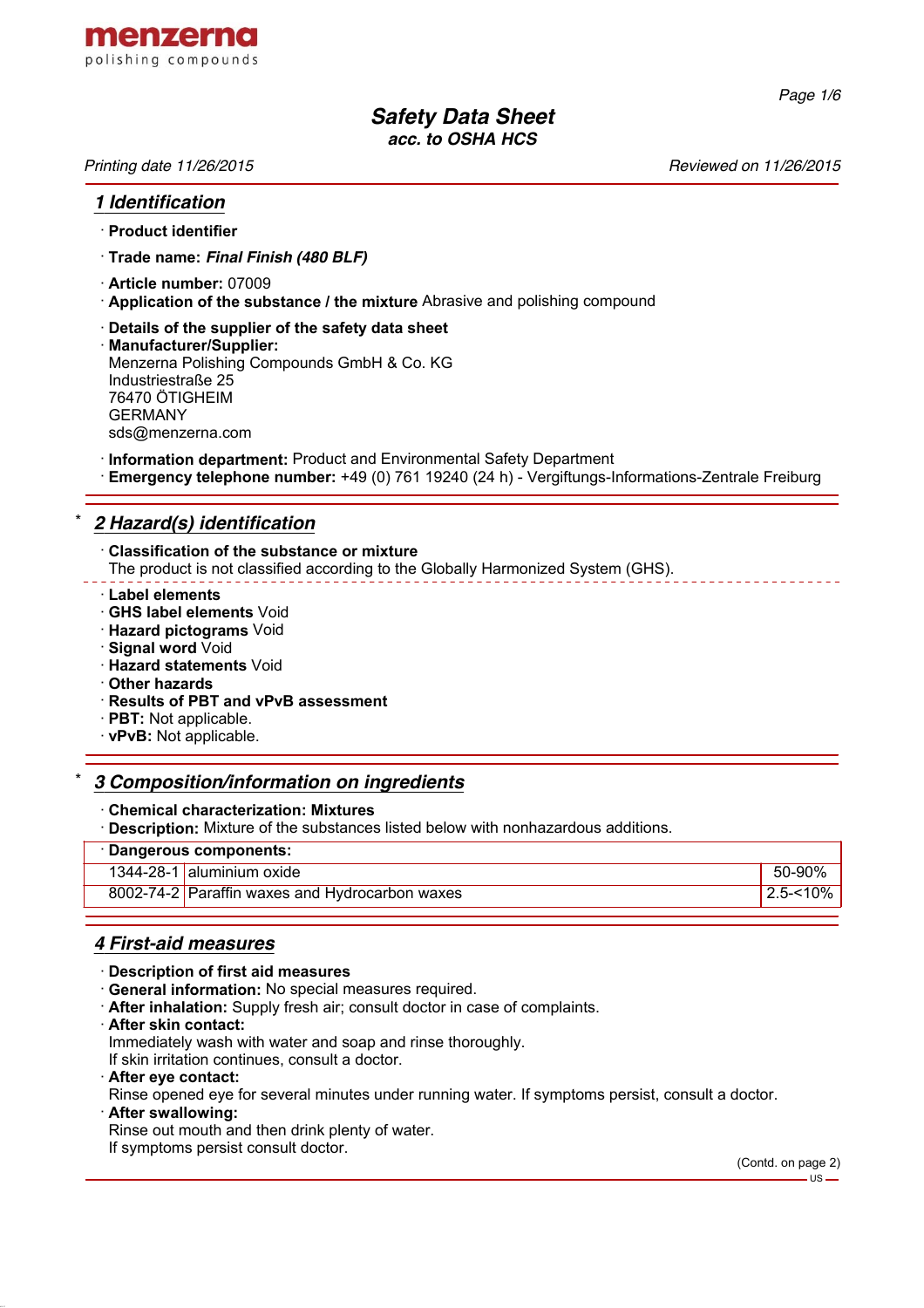

*Page 2/6*

## *Safety Data Sheet acc. to OSHA HCS*

*Printing date 11/26/2015 Reviewed on 11/26/2015*

**Trade name:** *Final Finish (480 BLF)*

(Contd. of page 1)

- · **Information for doctor:** · **Most important symptoms and effects, both acute and delayed**
- No further relevant information available.
- · **Indication of any immediate medical attention and special treatment needed** Treat according to symptoms.

# *5 Fire-fighting measures*

- · **Extinguishing media**
- · **Suitable extinguishing agents:** Water spray, foam, dry powder or carbon dioxide.
- · **For safety reasons unsuitable extinguishing agents:** Water with full jet
- · **Special hazards arising from the substance or mixture** Nitrogen oxides (NOx)

· **Advice for firefighters**

· **Protective equipment:** Wear self-contained respiratory protective device. Wear fully protective suit.

# *6 Accidental release measures*

- · **Personal precautions, protective equipment and emergency procedures** Keep unnecessary personnel away. Ensure adequate ventilation. Use personal protection recommended in section 8.
- · **Environmental precautions:** Do not allow to enter sewers/ surface or ground water.
- · **Methods and material for containment and cleaning up:** Pick up mechanically.
- **Reference to other sections** See Section 7 for information on safe handling. See Section 8 for information on personal protection equipment. See Section 13 for disposal information.

# \* *7 Handling and storage*

- · **Handling:**
- · **Precautions for safe handling** No special precautions are necessary if used correctly.
- · **Information about protection against explosions and fires:** No special measures required.
- · **Conditions for safe storage, including any incompatibilities**
- · **Storage:**
- · **Requirements to be met by storerooms and receptacles:**
- Store in a well-ventilated place. Storage temperature: between 15 °C and 25 °C.
- · **Information about storage in one common storage facility:** Not required.
- · **Further information about storage conditions:** None.
- · **Specific end use(s)** No further relevant information available.

# *8 Exposure controls/personal protection*

· **Additional information about design of technical systems:** No further data; see item 7.

(Contd. on page 3)

 $-11S -$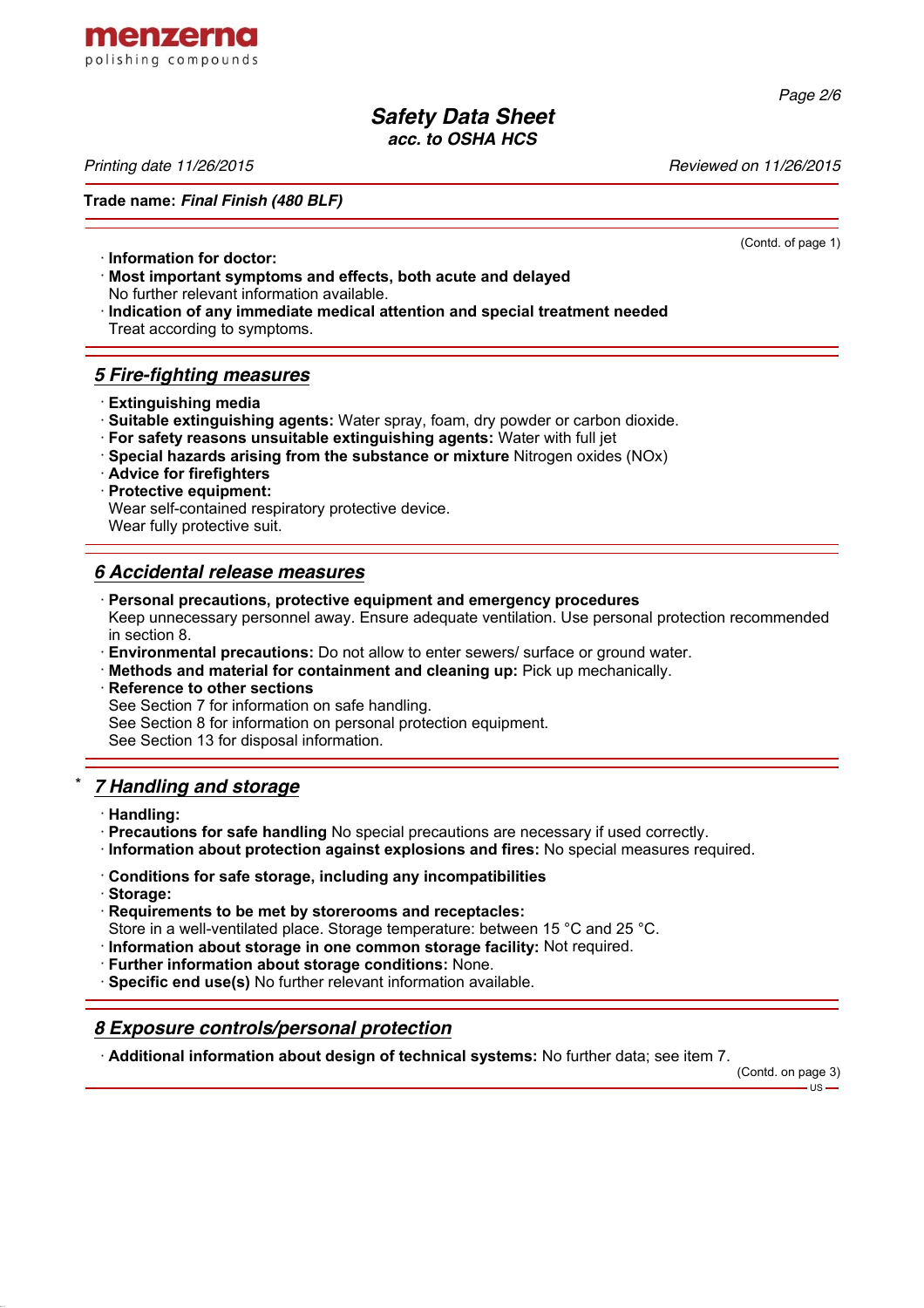

*Page 3/6*

# *Safety Data Sheet acc. to OSHA HCS*

*Printing date 11/26/2015 Reviewed on 11/26/2015*

**Trade name:** *Final Finish (480 BLF)*

## · **Control parameters**

(Contd. of page 2)

|                                                                                                                                                                                                                                                                                                                                                                                                                                                                                                                                                                                                                                                                                                                                  | Components with limit values that require monitoring at the workplace:                                                                                                                                                                                                                                                                                        |  |  |  |  |
|----------------------------------------------------------------------------------------------------------------------------------------------------------------------------------------------------------------------------------------------------------------------------------------------------------------------------------------------------------------------------------------------------------------------------------------------------------------------------------------------------------------------------------------------------------------------------------------------------------------------------------------------------------------------------------------------------------------------------------|---------------------------------------------------------------------------------------------------------------------------------------------------------------------------------------------------------------------------------------------------------------------------------------------------------------------------------------------------------------|--|--|--|--|
|                                                                                                                                                                                                                                                                                                                                                                                                                                                                                                                                                                                                                                                                                                                                  | 1344-28-1 aluminium oxide                                                                                                                                                                                                                                                                                                                                     |  |  |  |  |
|                                                                                                                                                                                                                                                                                                                                                                                                                                                                                                                                                                                                                                                                                                                                  | PEL Long-term value: 15*; 5** mg/m <sup>3</sup><br>*Total dust; ** Respirable fraction                                                                                                                                                                                                                                                                        |  |  |  |  |
|                                                                                                                                                                                                                                                                                                                                                                                                                                                                                                                                                                                                                                                                                                                                  | REL Long-term value: 10* 5** mg/m <sup>3</sup><br>as Al*Total dust**Respirable/pyro powd./welding f.                                                                                                                                                                                                                                                          |  |  |  |  |
|                                                                                                                                                                                                                                                                                                                                                                                                                                                                                                                                                                                                                                                                                                                                  | TLV   Long-term value: 1* mg/m <sup>3</sup><br>as AI; *as respirable fraction                                                                                                                                                                                                                                                                                 |  |  |  |  |
|                                                                                                                                                                                                                                                                                                                                                                                                                                                                                                                                                                                                                                                                                                                                  | 8002-74-2 Paraffin waxes and Hydrocarbon waxes                                                                                                                                                                                                                                                                                                                |  |  |  |  |
|                                                                                                                                                                                                                                                                                                                                                                                                                                                                                                                                                                                                                                                                                                                                  | REL Long-term value: 2 mg/m <sup>3</sup>                                                                                                                                                                                                                                                                                                                      |  |  |  |  |
|                                                                                                                                                                                                                                                                                                                                                                                                                                                                                                                                                                                                                                                                                                                                  | TLV Long-term value: $2 \text{ mg/m}^3$                                                                                                                                                                                                                                                                                                                       |  |  |  |  |
|                                                                                                                                                                                                                                                                                                                                                                                                                                                                                                                                                                                                                                                                                                                                  | Additional information: The lists that were valid during the creation were used as basis.                                                                                                                                                                                                                                                                     |  |  |  |  |
| · Exposure controls<br>· Personal protective equipment:<br><b>General protective and hygienic measures:</b><br>The usual precautionary measures for handling chemicals should be followed.<br>· Breathing equipment: Not necessary if room is well-ventilated.<br>· Protection of hands:<br>Protective gloves are recommended.<br>The glove material has to be impermeable and resistant to the product/ the substance/ the preparation.<br>Due to missing tests no recommendation to the glove material can be given for the product/ the<br>preparation/ the chemical mixture.<br>Selection of the glove material on consideration of the penetration times, rates of diffusion and the<br>degradation<br>· Material of gloves |                                                                                                                                                                                                                                                                                                                                                               |  |  |  |  |
|                                                                                                                                                                                                                                                                                                                                                                                                                                                                                                                                                                                                                                                                                                                                  | The selection of the suitable gloves does not only depend on the material, but also on further marks of<br>quality and varies from manufacturer to manufacturer. As the product is a preparation of several<br>substances, the resistance of the glove material can not be calculated in advance and has therefore to be<br>checked prior to the application. |  |  |  |  |

· **Penetration time of glove material**

The exact break through time has to be found out by the manufacturer of the protective gloves and has to be observed.

· **Eye protection:** Safety glasses

· **Body protection:** Protective work clothing

## *9 Physical and chemical properties*

| <b>General Information</b><br>· Appearance:                | · Information on basic physical and chemical properties |  |  |
|------------------------------------------------------------|---------------------------------------------------------|--|--|
| Form:                                                      | Solid                                                   |  |  |
| Color:                                                     | <b>Blue</b>                                             |  |  |
| · Odor:                                                    | Characteristic                                          |  |  |
| Odour threshold:                                           | Not determined.                                         |  |  |
| · pH-value:                                                | Not applicable.                                         |  |  |
| Change in condition<br><b>Melting point/Melting range:</b> | $>$ 40 °C ( $>$ 104 °F)                                 |  |  |
|                                                            |                                                         |  |  |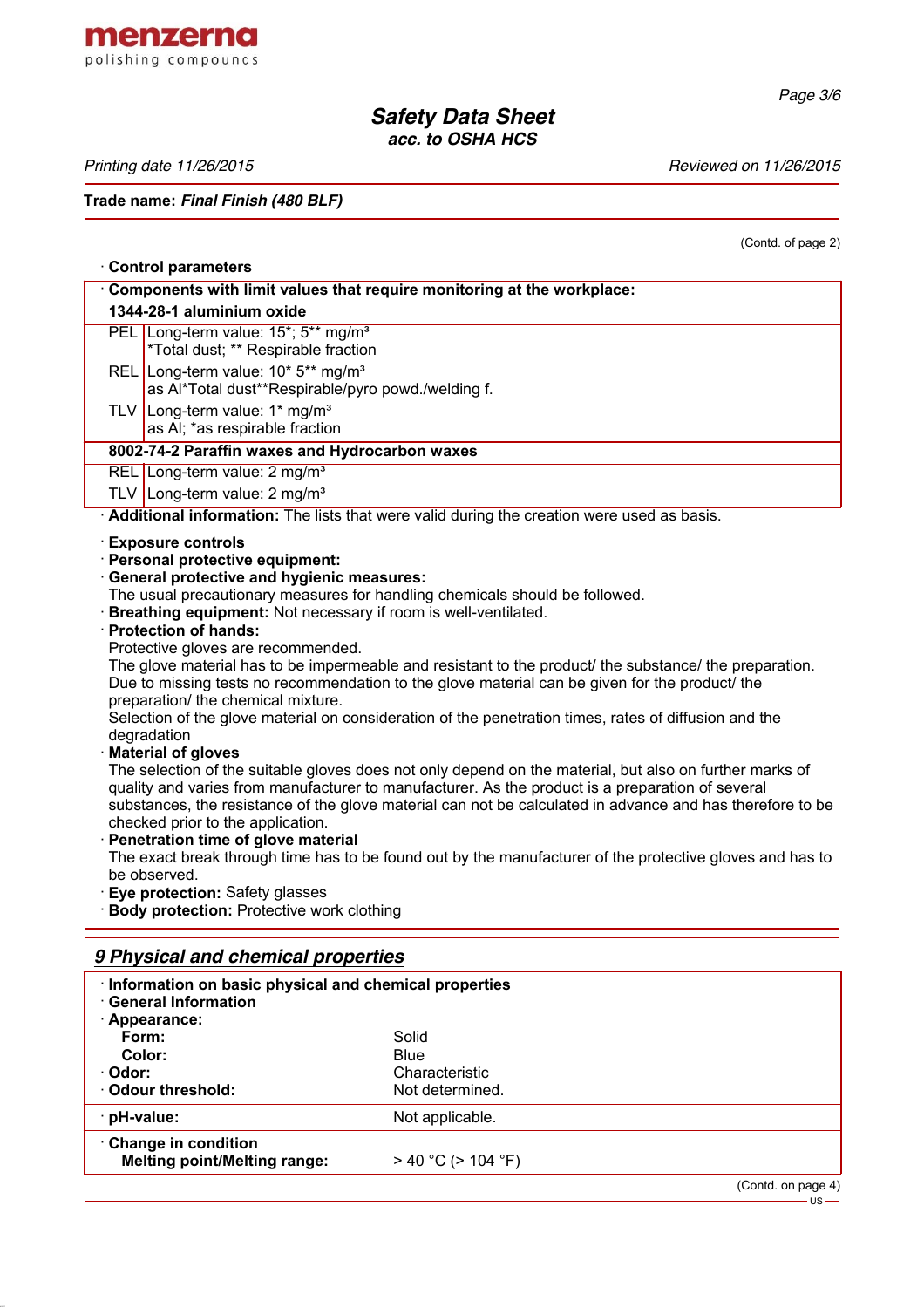

*Page 4/6*

# *Safety Data Sheet acc. to OSHA HCS*

*Printing date 11/26/2015 Reviewed on 11/26/2015*

#### **Trade name:** *Final Finish (480 BLF)*

|                                                                                      | (Contd. of page 3)                                                               |  |
|--------------------------------------------------------------------------------------|----------------------------------------------------------------------------------|--|
| <b>Boiling point/Boiling range:</b>                                                  | $> 100 °C$ ( $> 212 °F$ )                                                        |  |
| · Flash point:                                                                       | $> 100 °C$ ( $> 212 °F$ )                                                        |  |
| · Flammability (solid, gaseous):                                                     | Not determined.                                                                  |  |
| <b>Decomposition temperature:</b>                                                    | Not determined.                                                                  |  |
| · Auto igniting:                                                                     | Product is not selfigniting.                                                     |  |
| Danger of explosion:                                                                 | Product does not present an explosion hazard.                                    |  |
| <b>Density:</b><br>· Relative density<br>· Vapour density<br><b>Evaporation rate</b> | Not determined.<br>Not determined.<br>Not applicable.<br>Not applicable.         |  |
| Solubility in / Miscibility with<br>Water:                                           | Insoluble.                                                                       |  |
| · Partition coefficient (n-octanol/water): Not determined.                           |                                                                                  |  |
| · Viscosity:<br>Dynamic:<br>Kinematic:<br>$\cdot$ Other information                  | Not applicable.<br>Not applicable.<br>No further relevant information available. |  |

## *10 Stability and reactivity*

- · **Reactivity** None under normal conditions.
- · **Chemical stability**
- · **Thermal decomposition / conditions to be avoided:**
- No decomposition if used according to specifications.
- · **Possibility of hazardous reactions** No dangerous reactions known.
- · **Conditions to avoid** No further relevant information available.
- · **Incompatible materials:** No further relevant information available.
- · **Hazardous decomposition products:** No dangerous decomposition products known.

## \* *11 Toxicological information*

- · **Information on toxicological effects**
- · **Acute toxicity:**
- · **Primary irritant effect:**
- · **on the skin:** No irritant effect.
- · **on the eye:** No irritating effect.
- · **Sensitization:** No sensitizing effects known.
- · **Additional toxicological information:**

#### · **OSHA-Ca (Occupational Safety & Health Administration)**

None of the ingredients is listed.

## \* *12 Ecological information*

- · **Toxicity**
- · **Aquatic toxicity:** No further relevant information available.
- · **Persistence and degradability** No further relevant information available.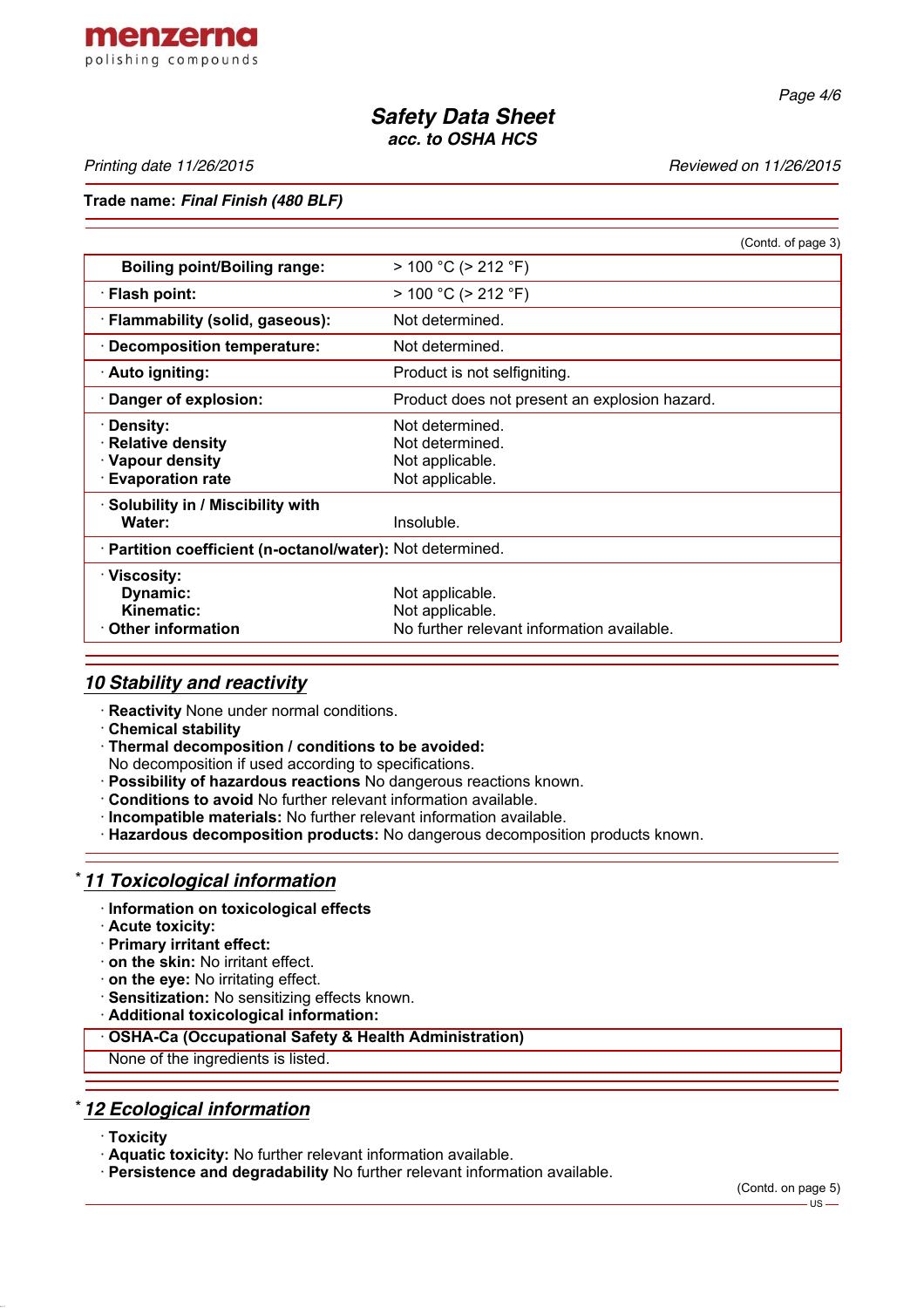

### *Safety Data Sheet acc. to OSHA HCS*

**Trade name:** *Final Finish (480 BLF)*

*Printing date 11/26/2015 Reviewed on 11/26/2015*

(Contd. of page 4)

- · **Behavior in environmental systems:**
- · **Bioaccumulative potential** No further relevant information available.
- · **Mobility in soil** No further relevant information available.
- · **Additional ecological information:**
- · **General notes:**

Do not allow undiluted product or large quantities of it to reach ground water, water course or sewage system.

- · **Results of PBT and vPvB assessment**
- · **PBT:** Not applicable.
- · **vPvB:** Not applicable.
- · **Other adverse effects** No further relevant information available.

## *13 Disposal considerations*

- · **Waste treatment methods**
- · **Recommendation:** Must be specially treated adhering to official regulations.
- · **Waste disposal key:** Waste codes should be determined in consultation with the customer, supplier and disposal.
- · **Uncleaned packagings:**
- **Recommendation:** Disposal must be made according to official regulations.

#### *14 Transport information*

| · UN-Number<br>· DOT, ADR, ADN, IMDG, IATA                                                           | Void            |  |  |
|------------------------------------------------------------------------------------------------------|-----------------|--|--|
| · UN proper shipping name<br>· DOT, ADR, ADN, IMDG, IATA                                             | Void            |  |  |
| · Transport hazard class(es)                                                                         |                 |  |  |
| · DOT, ADR, ADN, IMDG, IATA<br>· Class                                                               | Void            |  |  |
| · Packing group<br>· DOT, ADR, IMDG, IATA                                                            | Void            |  |  |
| · Environmental hazards:<br>· Marine pollutant:                                                      | No.             |  |  |
| · Special precautions for user                                                                       | Not applicable. |  |  |
| Transport in bulk according to Annex II of<br><b>MARPOL73/78 and the IBC Code</b><br>Not applicable. |                 |  |  |
| · UN "Model Regulation":                                                                             | Void            |  |  |
|                                                                                                      |                 |  |  |

## \* *15 Regulatory information*

· **Safety, health and environmental regulations/legislation specific for the substance or mixture** Regulation 1907/2006/EC, REACH concerning the Registration, Evaluation, Authorisation and Restriction of Chemicals.

Regulation 453/2010/EU, REACH as amended.

Regulation 1272/2008/EC, on Classification, Labelling and Packaging of substances and mixtures.

#### *Page 5/6*